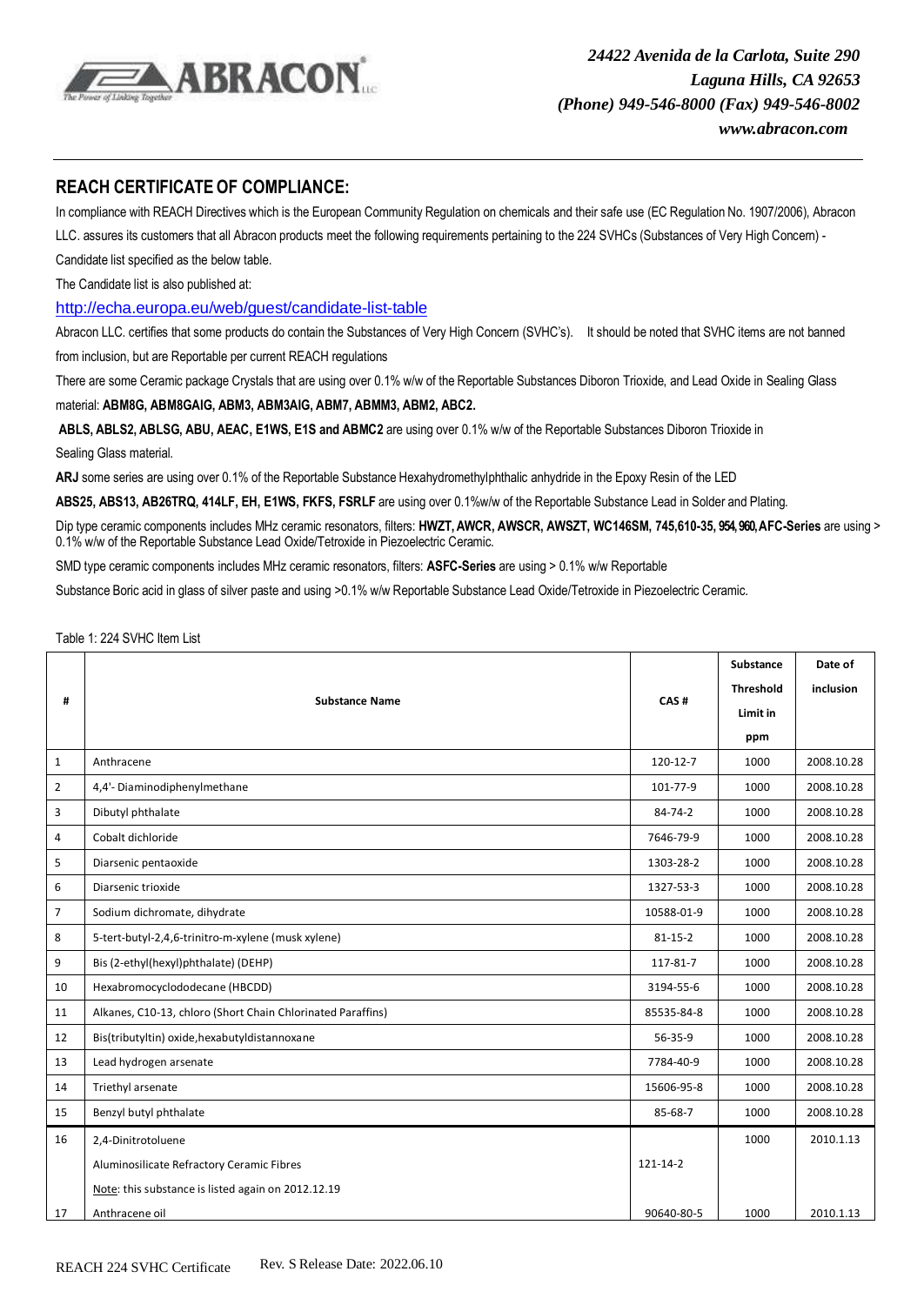| 18 | Anthracene oil, anthracene paste                                        | 90640-81-6               | 1000 | 2010.1.13  |
|----|-------------------------------------------------------------------------|--------------------------|------|------------|
| 19 | Anthracene oil, anthracene paste, anthracene fraction                   | 91995-15-2               | 1000 | 2010.1.13  |
| 20 | Anthracene oil, anthracene paste, distn. lights                         | 91995-17-4               | 1000 | 2010.1.13  |
| 21 | Anthracene oil, anthracene-low                                          | 90640-82-7               | 1000 | 2010.1.13  |
| 22 | Diisobutyl phthalate                                                    | 84-69-5                  | 1000 | 2010.1.13  |
| 23 | Lead chromate                                                           | 7758-97-6                | 1000 | 2010.1.13  |
| 24 | Lead chromate molybdate sulphate red (C.I. Pigment Red 104)             | 12656-85-8               | 1000 | 2010.1.13  |
| 25 | Lead sulfochromate yellow (C.I. Pigment Yellow 34)                      | 1344-37-2                | 1000 | 2010.1.13  |
| 26 | Pitch, coal tar, high temp.                                             | 65996-93-2               | 1000 | 2010.1.13  |
| 27 | Tris(2-chloroethyl)phosphate                                            |                          | 1000 | 2010.1.13  |
|    | Zirconia Aluminosilicate Refractory Ceramic Fibres                      | 115-96-8                 |      |            |
|    | Note: this substance is listed again below on 2012.12.19                |                          |      |            |
| 28 | Acrylamide                                                              | 79-06-1                  | 1000 | 2010.3.30  |
| 29 | Trichloroethylene                                                       | 79-01-6                  | 1000 | 2010.6.18  |
| 30 | Boric acid                                                              | 10043-35-3               | 1000 | 2010.6.18  |
| 31 | Disodium tetraborate, anhydrous                                         | 1330-43-4                | 1000 | 2010.6.18  |
| 32 | Tetraboron disodium heptaoxide, hydrate                                 | 12267-73-1               | 1000 | 2010.6.18  |
| 33 | Sodium chromate                                                         | 7775-11-3                | 1000 | 2010.6.18  |
| 34 | Potassium chromate                                                      | 7789-00-6                | 1000 | 2010.6.18  |
| 35 | Ammonium dichromate                                                     | 7789-09-5                | 1000 | 2010.6.18  |
| 36 | Potassium dichromate                                                    | 7778-50-9                | 1000 | 2010.6.18  |
| 37 | 2-Ethoxyethanol                                                         | 110-80-5                 | 1000 | 2010.12.15 |
| 38 | 2-Methoxyethanol                                                        | 109-86-4                 | 1000 | 2010.12.15 |
| 39 | Chromic acid                                                            | 7738-94-5                | 1000 | 2010.12.15 |
| 40 | Chromium trioxide                                                       | 1333-82-0                | 1000 | 2010.12.15 |
| 41 | Cobalt(II) carbonate                                                    | 513-79-1                 | 1000 | 2010.12.15 |
| 42 | Cobalt(II) diacetate                                                    | 71-48-7                  | 1000 | 2010.12.15 |
| 43 | Cobalt(II) dinitrate                                                    | 10141-05-6               | 1000 | 2010.12.15 |
| 44 | Cobalt(II) sulphate                                                     | 10124-43-3               | 1000 | 2010.12.15 |
| 45 | 1,2,3-Trichloropropane                                                  | 96-18-4                  | 1000 | 2011.6.20  |
| 46 | 1,2-Benzenedicarboxylic acid, di-C6-8-branched alkyl esters, C7-rich    | 71888-89-6               | 1000 | 2011.6.20  |
| 47 | 1,2-Benzenedicarboxylic acid, di-C7-11-branched and linear alkyl esters | 68515-42-4               | 1000 | 2011.6.20  |
| 48 | 1-Methyl-2-pyrrolidone                                                  | 872-50-4                 | 1000 | 2011.6.20  |
| 49 | 2-Ethoxyethyl acetate                                                   | 111-15-9                 | 1000 | 2011.6.20  |
| 50 | Hydrazine                                                               | 302-01-2/                | 1000 | 2011.6.20  |
|    |                                                                         | 7803-57-8                |      |            |
| 51 | Strontium chromate                                                      | 7789-06-2                | 1000 | 2011.6.20  |
| 52 | Dichromium tris(chromate)                                               | 24613-89-6               | 1000 | 2011.12.19 |
| 53 | Potassium hydroxyoctaoxodizincatedi-chromate                            | 11103-86-9               | 1000 | 2011.12.19 |
| 54 | Pentazinc chromate octahydroxide                                        | 49663-84-5               | 1000 | 2011.12.19 |
| 55 | Aluminosilicate Refractory Ceramic Fibres (RCF)                         | $\overline{\phantom{a}}$ | 1000 | 2011.12.19 |
| 56 | Zirconia Aluminosilicate Refractory Ceramic Fibres (Zr-RCF)             |                          | 1000 | 2011.12.19 |
| 57 | Formaldehyde, oligomeric reaction products with aniline (technical MDA) | 25214-70-4               | 1000 | 2011.12.19 |
| 58 | Bis(2-methoxyethyl) phthalate                                           | 117-82-8                 | 1000 | 2011.12.19 |
| 59 | 2-Methoxyaniline; o-Anisidine                                           | $90 - 04 - 0$            | 1000 | 2011.12.19 |
| 60 | 4-(1,1,3,3-tetramethylbutyl)phenol, (4-tert-Octylphenol)                | 140-66-9                 | 1000 | 2011.12.19 |
| 61 | 1,2-Dichloroethane                                                      | 107-06-2                 | 1000 | 2011.12.19 |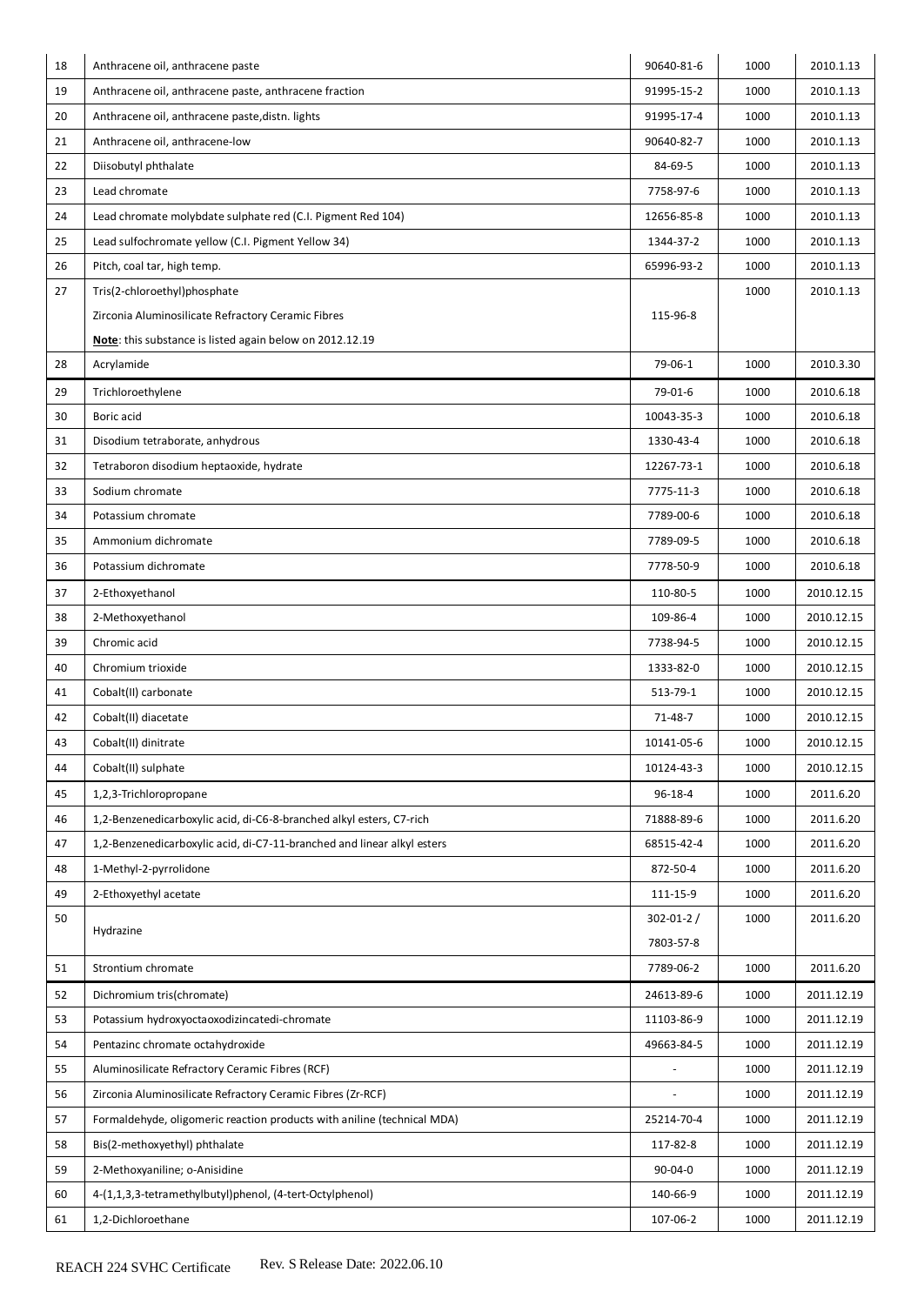| 62 | Bis(2-methoxyethyl) ether                                                                                     | 111-96-6       | 1000 | 2011.12.19 |
|----|---------------------------------------------------------------------------------------------------------------|----------------|------|------------|
| 63 | Arsenic acid                                                                                                  | 7778-39-4      | 1000 | 2011.12.19 |
| 64 | Calcium arsenate                                                                                              | 7778-44-1      | 1000 | 2011.12.19 |
| 65 | Trilead diarsenate                                                                                            | 3687-31-8      | 1000 | 2011.12.19 |
| 66 | N,N-dimethylacetamide (DMAC)                                                                                  | 127-19-5       | 1000 | 2011.12.19 |
| 67 | 2,2'-dichloro-4,4'-methylenedianiline (MOCA)                                                                  | 101-14-4       | 1000 | 2011.12.19 |
| 68 | Phenolphthalein                                                                                               | 77-09-8        | 1000 | 2011.12.19 |
| 69 | Lead azide Lead diazide                                                                                       | 13424-46-9     | 1000 | 2011.12.19 |
| 70 | Lead styphnate                                                                                                | 15245-44-0     | 1000 | 2011.12.19 |
| 71 | Lead dipicrate                                                                                                | 6477-64-1      | 1000 | 2011.12.19 |
| 72 | 1,2-bis(2-methoxyethoxy)ethane (TEGDME; triglyme)                                                             | 112-49-2       | 1000 | 2012.06.18 |
| 73 | 1,2-dimethoxyethane; ethylene glycol dimethyl ether (EGDME)                                                   | 110-71-4       | 1000 | 2012.06.18 |
| 74 | Diboron trioxide                                                                                              | 1303-86-2      | 1000 | 2012.06.18 |
| 75 | Formamide                                                                                                     | $75-12-7$      | 1000 | 2012.06.18 |
| 76 | Lead(II) bis(methanesulfonate)                                                                                | 17570-76-2     | 1000 | 2012.06.18 |
| 77 | TGIC (1,3,5-tris(oxiranylmethyl)-1,3,5-triazine-2,4,6(1H,3H,5H)-trione)                                       | 2451-62-9      | 1000 | 2012.06.18 |
| 78 | $\beta$ -TGIC(1,3,5-tris[(2S and 2R)-2,3-epoxypropyl]-1,3,5-triazine-2,4,6-(1H,3H,5H)-trione)                 | 59653-74-6     | 1000 | 2012.06.18 |
| 79 | 4,4'-bis(dimethylamino)benzophenone (Michler's ketone)                                                        | 90-94-8        | 1000 | 2012.06.18 |
| 80 | N,N,N',N'-tetramethyl-4,4'-methylenedianiline (Michler's base)                                                | 101-61-1       | 1000 | 2012.06.18 |
| 81 | [4-[4,4'-bis(dimethylamino)<br>benzhydrylidene]cyclohexa-2,5-dien-1-ylidene]dimethylammonium                  | 548-62-9       | 1000 | 2012.06.18 |
|    | chloride (C.I. Basic Violet 3)                                                                                |                |      |            |
| 82 | [4-[[4-anilino-1-naphthyl][4-(dimethylamino)phenyl]methylene]cyclohexa-2,5-dien-1-ylidene]                    | 2580-56-5      | 1000 | 2012.06.18 |
|    | dimethylammonium chloride (C.I. Basic Blue 26)                                                                |                |      |            |
| 83 | $\alpha$ , $\alpha$ -Bis[4-(dimethylamino)phenyl]-4 (phenylamino)naphthalene-1-methanol (C.I. Solvent Blue 4) | 6786-83-0      | 1000 | 2012.06.18 |
| 84 | 4,4'-bis(dimethylamino)-4"-(methylamino)trityl alcohol                                                        | 561-41-1       | 1000 | 2012.06.18 |
| 85 | Bis(pentabromophenyl) ether (decabromodiphenyl ether; DecaBDE)                                                | 1163-19-5      | 1000 | 2012.12.19 |
| 86 | Pentacosafluorotridecanoic acid                                                                               | 72629-94-8     | 1000 | 2012.12.19 |
| 87 | Tricosafluorododecanoic acid                                                                                  | 307-55-1       | 1000 | 2012.12.19 |
| 88 | Henicosafluoroundecanoic acid                                                                                 | 2058-94-8      | 1000 | 2012.12.19 |
| 89 | Heptacosafluorotetradecanoic acid                                                                             | 376-06-7       | 1000 | 2012.12.19 |
| 90 | Diazene-1,2-dicarboxamide (C,C'-azodi(formamide))                                                             | 123-77-3       | 1000 | 2012.12.19 |
| 91 | Cyclohexane-1,2-dicarboxylic anhydride [1]                                                                    | $85 - 42 - 7,$ | 1000 | 2012.12.19 |
|    | cis-cyclohexane-1,2-dicarboxylic anhydride [2]                                                                |                |      |            |
|    | trans-cyclohexane-1,2-dicarboxylic anhydride [3]                                                              | 13149-00-3,    |      |            |
|    | [The individual cis- [2] and trans- [3] isomer substances and all possible combinations of the cis- and       |                |      |            |
|    | trans-isomers [1] are covered by this entry].                                                                 | 14166-21-3     |      |            |
| 92 | Hexahydromethylphthalic anhydride [1],                                                                        | 25550-51-0,    | 1000 | 2012.12.19 |
|    | Hexahydro-4-methylphthalic anhydride [2],                                                                     | 19438-60-9,    |      |            |
|    | Hexahydro-1-methylphthalic anhydride [3],                                                                     | 48122-14-1,    |      |            |
|    | Hexahydro-3-methylphthalic anhydride [4]                                                                      | 57110-29-9     |      |            |
|    | [The individual isomers [2], [3] and [4] (including their cis- and trans- stereo isomeric forms) and all      |                |      |            |
|    | possible combinations of the isomers [1] are covered by this entry]                                           |                |      |            |
| 93 | 4-Nonylphenol, branched and linear                                                                            |                | 1000 | 2012.12.19 |
|    | [substances with a linear and/or branched alkyl chain with a carbon number of 9 covalently bound in           |                |      |            |
|    | position 4 to phenol, covering also UVCB- and well-defined substances which include any of the                |                |      |            |
|    | individual isomers or a combination thereof]                                                                  |                |      |            |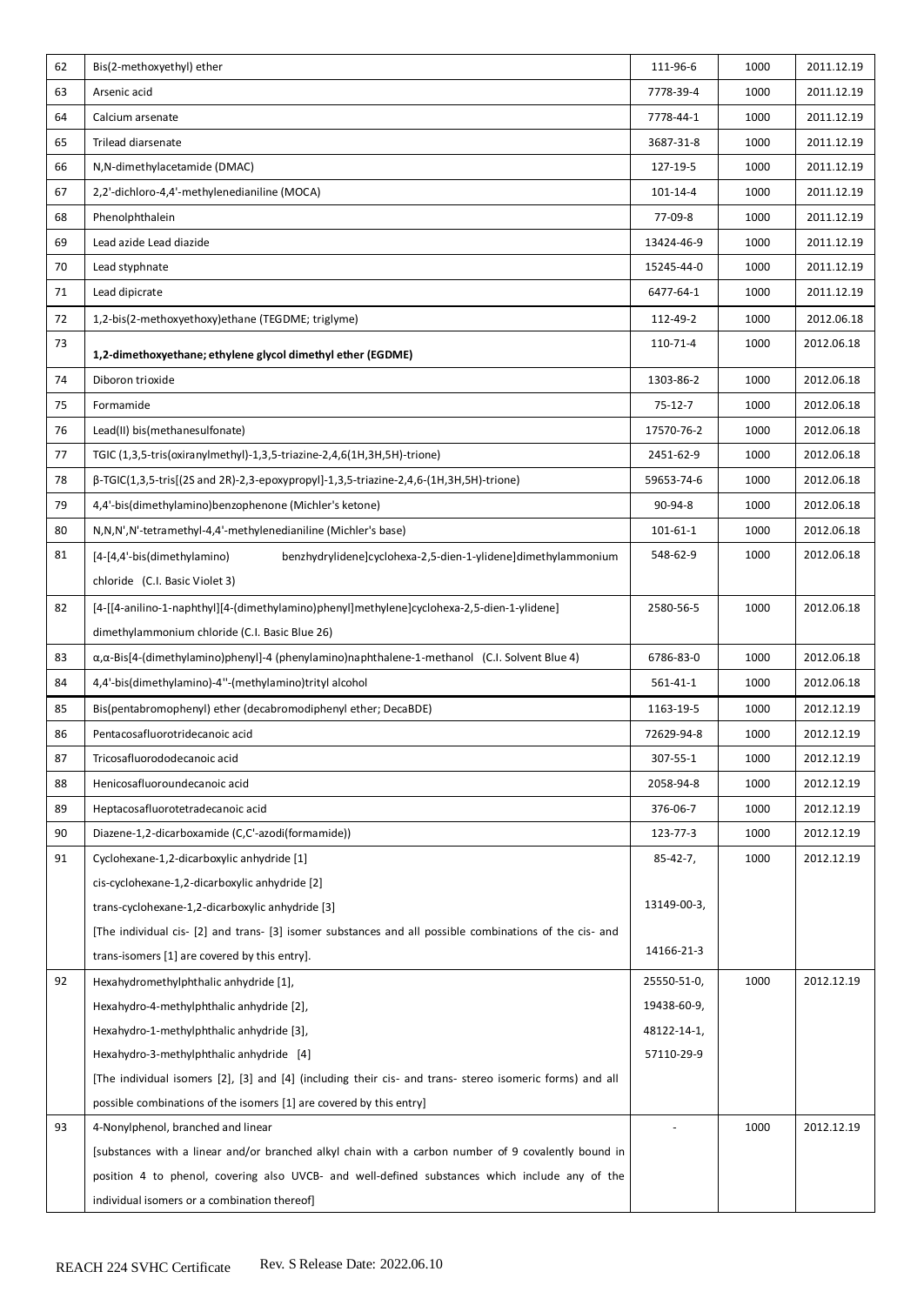| 94  | 4-(1,1,3,3-tetramethylbutyl)phenol, ethoxylated                                                          |               | 1000 | 2012.12.19 |
|-----|----------------------------------------------------------------------------------------------------------|---------------|------|------------|
|     | [covering well-defined substances and UVCB substances, polymers and homologues]                          |               |      |            |
| 95  | Methoxyacetic acid                                                                                       | 625-45-6      | 1000 | 2012.12.19 |
| 96  | N,N-dimethylformamide                                                                                    | 68-12-2       | 1000 | 2012.12.19 |
| 97  | Dibutyltin dichloride (DBTC)                                                                             | 683-18-1      | 1000 | 2012.12.19 |
| 98  | Lead monoxide (Lead oxide)                                                                               | 1317-36-8     | 1000 | 2012.12.19 |
| 99  | Orange lead (Lead tetroxide)                                                                             | 1314-41-6     | 1000 | 2012.12.19 |
| 100 | Lead bis(tetrafluoroborate)                                                                              | 13814-96-5    | 1000 | 2012.12.19 |
| 101 | Trilead bis(carbonate)dihydroxide                                                                        | 1319-46-6     | 1000 | 2012.12.19 |
| 102 | Lead titanium trioxide                                                                                   | 12060-00-3    | 1000 | 2012.12.19 |
| 103 | Lead titanium zirconium oxide                                                                            | 12626-81-2    | 1000 | 2012.12.19 |
| 104 | Silicic acid, lead salt                                                                                  | 11120-22-2    | 1000 | 2012.12.19 |
| 105 | Silicic acid (H2Si2O5), barium salt (1:1), lead-doped                                                    | 68784-75-8    | 1000 | 2012.12.19 |
|     | [with lead (Pb) content above the applicable generic concentration limit for 'toxicity for reproduction' |               |      |            |
|     | Repr. 1A (CLP) or category 1 (DSD); the substance is a member of the group entry of lead compounds,      |               |      |            |
|     | with index number 082-001-00-6 in Regulation (EC) No 1272/2008]                                          |               |      |            |
| 106 | 1-bromopropane (n-propyl bromide)                                                                        | 106-94-5      | 1000 | 2012.12.19 |
| 107 | Methyloxirane (Propylene oxide)                                                                          | 75-56-9       | 1000 | 2012.12.19 |
| 108 | 1,2-Benzenedicarboxylic acid, dipentylester, branched and linear                                         | 84777-06-0    | 1000 | 2012.12.19 |
| 109 | Diisopentylphthalate (DIPP)                                                                              | 605-50-5      | 1000 | 2012.12.19 |
| 110 | N-pentyl-isopentylphthalate                                                                              | - 776297-69-9 | 1000 | 2012.12.19 |
| 111 | 1,2-diethoxyethane                                                                                       | 629-14-1      | 1000 | 2012.12.19 |
| 112 | Acetic acid, lead salt, basic                                                                            | 51404-69-4    | 1000 | 2012.12.19 |
| 113 | Lead oxide sulfate                                                                                       | 12036-76-9    | 1000 | 2012.12.19 |
| 114 | [Phthalato(2-)]dioxotrilead                                                                              | 69011-06-9    | 1000 | 2012.12.19 |
| 115 | Dioxobis(stearato)trilead                                                                                | 12578-12-0    | 1000 | 2012.12.19 |
| 116 | Fatty acids, C16-18, lead salts                                                                          | 91031-62-8    | 1000 | 2012.12.19 |
| 117 | Lead cynamidate                                                                                          | 20837-86-9    | 1000 | 2012.12.19 |
| 118 | Lead dinitrate                                                                                           | 10099-74-8    | 1000 | 2012.12.19 |
| 119 | Pentalead tetraoxide sulphate                                                                            | 12065-90-6    | 1000 | 2012.12.19 |
| 120 | Pyrochlore, antimony lead yellow                                                                         | 8012-00-8     | 1000 | 2012.12.19 |
| 121 | Sulfurous acid, lead salt, dibasic                                                                       | 62229-08-7    | 1000 | 2012.12.19 |
| 122 | Tetraethyllead                                                                                           | 78-00-2       | 1000 | 2012.12.19 |
| 123 | Tetralead trioxide sulphate                                                                              | 12202-17-4    | 1000 | 2012.12.19 |
| 124 | Trilead dioxide phosphonate                                                                              | 12141-20-7    | 1000 | 2012.12.19 |
| 125 | Furan                                                                                                    | 110-00-9      | 1000 | 2012.12.19 |
| 126 | Diethyl sulphate                                                                                         | 64-67-5       | 1000 | 2012.12.19 |
| 127 | Dimethyl sulphate                                                                                        | $77 - 78 - 1$ | 1000 | 2012.12.19 |
| 128 | 3-ethyl-2-methyl-2-(3-methylbutyl)-1,3-oxazolidine                                                       | 143860-04-2   | 1000 | 2012.12.19 |
| 129 | Dinoseb (6-sec-butyl-2,4-dinitrophenol)                                                                  | 88-85-7       | 1000 | 2012.12.19 |
| 130 | 4,4'-methylenedi-o-toluidine                                                                             | 838-88-0      | 1000 | 2012.12.19 |
| 131 | 4,4'-oxydianiline and its salts                                                                          | 101-80-4      | 1000 | 2012.12.19 |
| 132 | 4-aminoazobenzene                                                                                        | 60-09-3       | 1000 | 2012.12.19 |
| 133 | 4-methyl-m-phenylenediamine (toluene-2,4-diamine)                                                        | 95-80-7       | 1000 | 2012.12.19 |
| 134 | 6-methoxy-m-toluidine (p-cresidine)                                                                      | 120-71-8      | 1000 | 2012.12.19 |
| 135 | Biphenyl-4-ylamine                                                                                       | $92 - 67 - 1$ | 1000 | 2012.12.19 |
| 136 | o-aminoazotoluene [(4-o-tolylazo-o-toluidine])                                                           | 97-56-3       | 1000 | 2012.12.19 |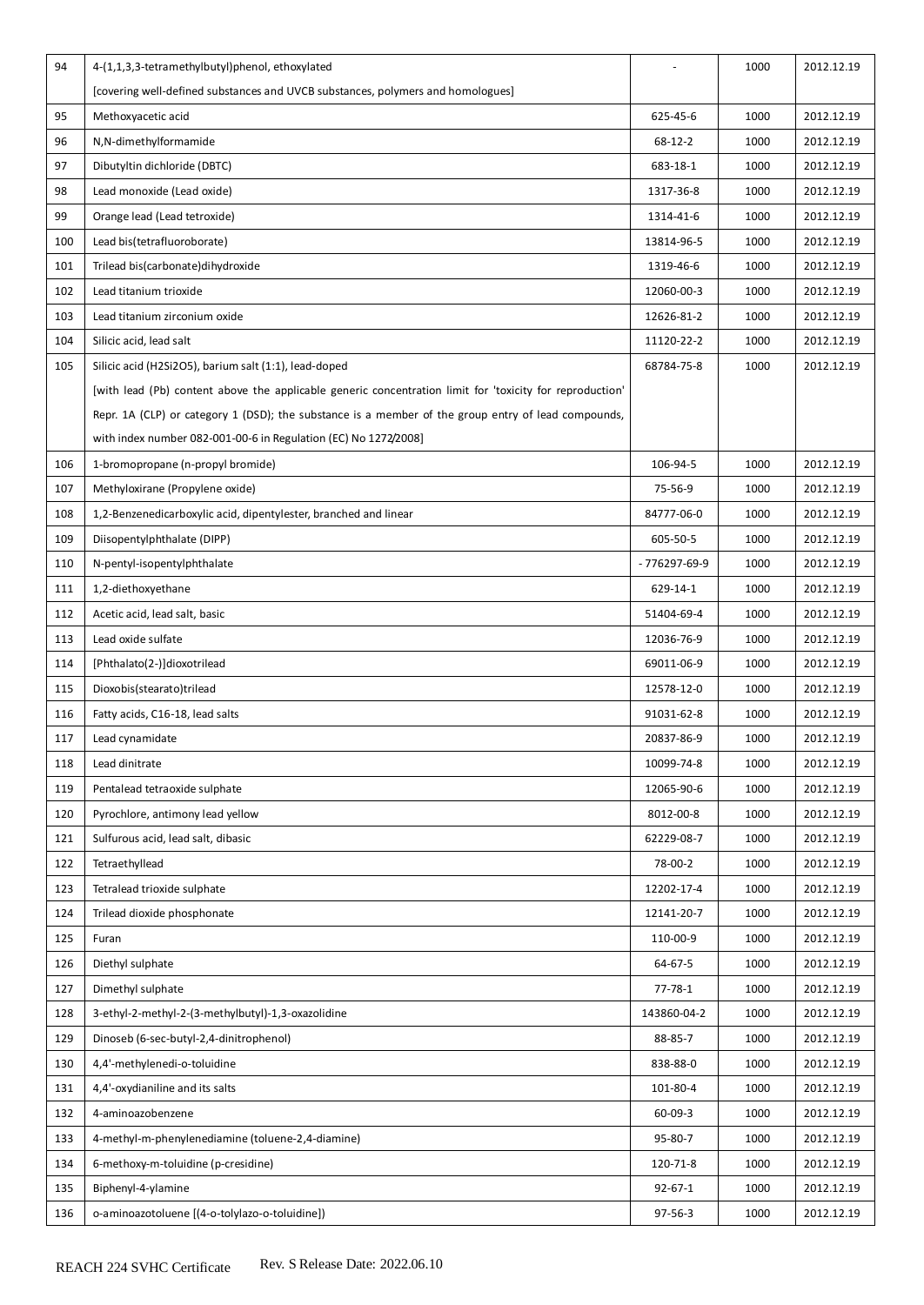| 137 | o-toluidine                                                                                                 | 95-53-4                  | 1000 | 2012.12.19 |
|-----|-------------------------------------------------------------------------------------------------------------|--------------------------|------|------------|
| 138 | N-methylacetamide                                                                                           | 79-16-3                  | 1000 | 2012.12.19 |
| 139 | Cadmium                                                                                                     | 7440-43-9                | 1000 | 2013.06.20 |
| 140 | Ammonium pentadecafluorooctanoate (APFO)                                                                    | 3825-26-1                | 1000 | 2013.06.20 |
| 141 | Pentadecafluorooctanoic acid (PFOA)                                                                         | 335-67-1                 | 1000 | 2013.06.20 |
| 142 | Dipentyl phthalate (DPP)                                                                                    | 131-18-0                 | 1000 | 2013.06.20 |
| 143 | 4-Nonylphenol, branched and linear, ethoxylated                                                             |                          | 1000 | 2013.06.20 |
| 144 | Cadmium oxide                                                                                               | 1306-19-0                | 1000 | 2013.06.20 |
| 145 | Cadmium sulphide                                                                                            | 1306-23-6                | 1000 | 2013.12.16 |
| 146 | Disodium4-amino-3-[[4'-[(2,4-diaminophenyl)azo][1,1'-biphenyl]-4-yl]azo]                                    | 1937-37-7                | 1000 | 2013.12.16 |
|     | -5-hydroxy-6-(phenylazo)naphthalene-2,7-disulphonate (C.I. Direct Black 38)                                 |                          |      |            |
| 147 | Dihexyl phthalate                                                                                           | 84-75-3                  | 1000 | 2013.12.16 |
| 148 | Imidazolidine-2-thione; (2-imidazoline-2-thiol)                                                             | 96-45-7                  | 1000 | 2013.12.16 |
| 149 | Trixylyl phosphate                                                                                          | 25155-23-1               | 1000 | 2013.12.16 |
| 150 | Disodium 3,3'-[[1,1'-biphenyl]-4,4'-diylbis(azo)]bis(4-aminonaphthalene-1-sulphonate) (C.I.Direct Red 28)   | 573-58-0                 | 1000 | 2013.12.16 |
| 151 | Lead di(acetate)                                                                                            | 301-04-2                 | 1000 | 2013.12.16 |
| 152 | 1,2-Benzenedicarboxylic acid, dihexyl ester, branched and linear                                            | 68515-50-4               | 1000 | 2014.06.11 |
| 153 | Sodium perborate; perboric acid, sodium salt                                                                | N/A                      | 1000 | 2014.06.11 |
| 154 | Sodium peroxometaborate                                                                                     | 7632-04-4                | 1000 | 2014.06.11 |
| 155 | Cadmium chloride                                                                                            | 10108-64-2               | 1000 | 2014.06.11 |
| 156 | 2-(2H-benzotriazol-2-yl)-4,6-ditertpentylphenol (UV-328)                                                    | 25973-55-1               | 1000 | 2014-12-17 |
| 157 | 2-benzotriazol-2-yl-4,6-di-tert-butylphenol (UV-320)                                                        | 3846-71-7                | 1000 | 2014-12-17 |
| 158 | 2-ethylhexyl 10-ethyl-4,4-dioctyl-7-oxo-8-oxa-3,5-dithia-4-stannatetradecanoate (DOTE)                      | 15571-58-1               | 1000 | 2014-12-17 |
| 159 | Cadmium fluoride                                                                                            | 7790-79-6                | 1000 | 2014-12-17 |
| 160 | Cadmium sulphate                                                                                            | 10124-3-4                | 1000 | 2014-12-17 |
|     |                                                                                                             | 31119-53-6               |      |            |
| 161 | Reaction mass of 2-ethylhexyl 10-ethyl-4,4-dioctyl-7-oxo-8-oxa-3,5-dithia-4-                                |                          |      |            |
|     | stannatetradecanoate and 2-ethylhexyl 10-ethyl-4-[[2-[(2-ethylhexyl)oxy]-2-oxoethyl]                        | $---$                    | 1000 | 2014-12-17 |
|     | thio]-4-octyl-7-oxo-8-oxa-3,5-dithia-4-stannatetradecanoate                                                 |                          |      |            |
|     | (reaction mass of DOTE and MOTE)                                                                            |                          |      |            |
| 162 | 1,2-Benzendicarboxylic acid, di-C6-10-alkyl esters; 1,2- Benzendicarboxylic acid, mixed decyl and hexyl and | 68515-51-5               | 1000 | 2015-06-15 |
|     | octyl diesters with $\geq 0.3\%$ of dihexyl phthalate (EC No. 201-559-5)                                    | 68648-93-1               |      |            |
| 163 | 5-sec-butyl-2-(2,4-dimethylcyclohex-3-en-1-yl)-5-methyl-1,3-dioxane[1],5-sec-butyl-2-(4,6-dimethylcycloh    | ---                      | 1000 | 2015-06-15 |
|     | ex-3-en-1-yl)-5-methyl-1,3-dioxane [2] [covering any of the individual stereoisomers of [1] and [2] or any  |                          |      |            |
|     | combination thereof]                                                                                        |                          |      |            |
| 164 | Nitrobenzene-                                                                                               | 98-95-3                  | 1000 | 2015-12-17 |
| 165 | 2,4-di-tert-butyl-6-(5-chlorobenzotriazol-2-yl) phenol (UV-327)                                             | 3864-99-1                | 1000 | 2015-12-17 |
| 166 | 2-(2H-benzotriazol-2-yl)-4-(tert-butyl)-6-(sec-butyl)phenol (UV-350)                                        | 36437-37-3               | 1000 | 2015-12-17 |
| 167 | 1,3-propanesultone                                                                                          | 1120-71-4                | 1000 | 2015-12-17 |
| 168 | Perfluorononan-1-oic-acid and its sodium and ammonium salts                                                 | 375-95-1                 |      |            |
|     |                                                                                                             | 21049-39-8               | 1000 | 2015-12-17 |
|     |                                                                                                             | 4149-60-4                |      |            |
| 169 | Benzo (def)chrysense                                                                                        | $50-32-8$                | 1000 | 2016-06-20 |
| 170 | 4,4'- Isopropylidenediphenol<br>- Bisphenol A; BPA -                                                        | 80-05-7                  | 1000 | 2017-01-12 |
| 171 | 4-heptylphenol, branched and linear                                                                         | $\hspace{0.05cm} \ldots$ | 1000 | 2017-01-12 |
| 172 | Nonadecaflourodecanoic acid (PFDA) and its sodium and ammonium salts                                        | 335-76-2                 | 1000 | 2017-01-12 |
|     |                                                                                                             | 3830-45-3                |      |            |
|     |                                                                                                             | 3108-42-7                |      |            |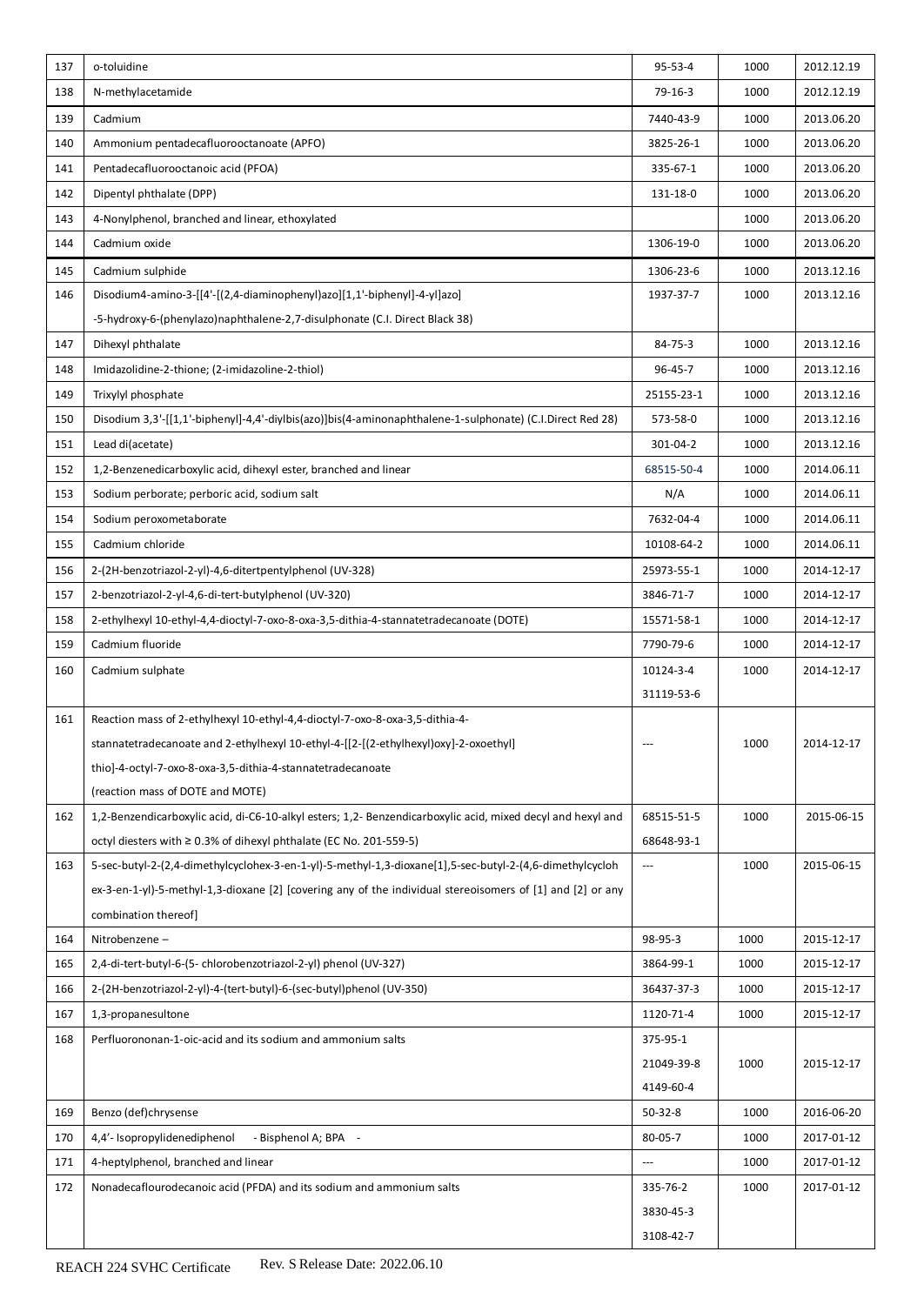| 173 | p-(1,1-dimethylpropyl)phenol                                                                                                                                                                                | 80-46-6                  | 1000 | 2017-01-12 |
|-----|-------------------------------------------------------------------------------------------------------------------------------------------------------------------------------------------------------------|--------------------------|------|------------|
| 174 | Perfluorohexane-1-sulphonic acid and its salts - PFHxS                                                                                                                                                      |                          | 1000 | 2017-07-07 |
| 175 | Reaction products of 1,3,4-thiadiazolidine-2,5-dithione, formaldehyde and 4-heptylphenol, branched and                                                                                                      |                          | 1000 | 2018-01-15 |
|     | linear (RP-HP) with >0.1% w/w 4-heptyphenol branched and linear (4-HPbl)                                                                                                                                    | $\overline{\phantom{a}}$ |      |            |
| 176 | Dodecachloropentacyclo [12.2.1.16,9.02,13.05,10]octadeca-7,15diene ("Dechlorane Plus"TM) Covering                                                                                                           |                          | 1000 | 2018-01-15 |
|     | any of its individual anti- and syn-isomers or any combination thereof                                                                                                                                      | $\blacksquare$           |      |            |
| 177 | Chrysene                                                                                                                                                                                                    | 218-01-9,                | 1000 | 2018-01-15 |
|     |                                                                                                                                                                                                             | 1719-03-5                |      |            |
| 178 | Cadmium nitrate                                                                                                                                                                                             | 10022-68-1,              | 1000 | 2018-01-15 |
|     |                                                                                                                                                                                                             | 10325-94-7               |      |            |
| 179 | Cadmium hydroxide                                                                                                                                                                                           | 21041-95-2               | 1000 | 2018-01-15 |
| 180 | Cadmium carbonate                                                                                                                                                                                           | 513-78-0                 | 1000 | 2018-01-15 |
| 181 | Benz[a]anthracene                                                                                                                                                                                           | 56-55-3,171              | 1000 | 2018-01-15 |
|     |                                                                                                                                                                                                             | $8 - 53 - 2$             |      |            |
| 182 | Benzene-1,2,4-tricarboxylic 1,2 anhydride (trimellitic anhydride) (TMA)                                                                                                                                     | 552-30-7                 | 1000 | 2018-06-27 |
| 183 | Dicyclohexyl phthalate (DCHP)                                                                                                                                                                               | 84-61-7                  | 1000 | 2018-06-27 |
| 184 | Terphenyl, hydrogenated                                                                                                                                                                                     | 61788-32-7               | 1000 | 2018-06-27 |
| 185 | Octamethylcyclotetrasiloxane(D4)                                                                                                                                                                            | 556-67-2                 | 1000 | 2018-06-27 |
| 186 | Lead                                                                                                                                                                                                        | 7439-92-1                | 1000 | 2018-06-27 |
| 187 | Ethylenediamine                                                                                                                                                                                             | 107-15-3                 | 1000 | 2018-06-27 |
| 188 | Dodecamethylcyclohexasiloxane(D6)                                                                                                                                                                           | 540-97-6                 | 1000 | 2018-06-27 |
| 189 | Disodium octaborate                                                                                                                                                                                         | 540-97-6                 | 1000 | 2018-06-27 |
| 190 | Decamethylcyclopentasiloxane (D5)                                                                                                                                                                           | 541-02-6                 | 1000 | 2018-06-27 |
| 191 | Benzo[ghi]perylene                                                                                                                                                                                          | 191-24-2                 | 1000 | 2018-06-27 |
| 192 | Pyrene                                                                                                                                                                                                      | 129-00-0                 | 1000 | 2019-01-15 |
| 193 | Phenanthrene                                                                                                                                                                                                | 85-01-8                  | 1000 | 2019-01-15 |
| 194 | Fluoranthene                                                                                                                                                                                                | 206-44-0                 | 1000 | 2019-01-15 |
| 195 | Benzo(K) Fluoranthene                                                                                                                                                                                       | 207-08-9                 | 1000 | 2019-01-15 |
| 196 | 2,2-bis(4'-hydroxyphenyl)-4-methylpentane                                                                                                                                                                   | 6807-17-6                | 1000 | 2019-01-15 |
| 197 | 1,7,7-trimethyl-3-(phenylmethylene)bicyclo[2.2.1]heptan-2-one (3-benzylidene camphor; 3-BC)                                                                                                                 | 15087-24-8               | 1000 | 2019-01-15 |
| 198 | 2-methoxyethyl acetate                                                                                                                                                                                      | 110-49-6                 | 1000 | 2019-07-16 |
| 199 | Tris(4-nonylphenyl, branched and linear) phosphite (TNPP) with >-0.1% w/w of 4-nonylphenol                                                                                                                  |                          | 1000 | 2019-07-16 |
| 200 | 2,3,3,3-tetrafluoro-2-(heptafluoropropoxy)propionic acid, its salts and its acyl halides (covering any of their                                                                                             |                          | 1000 | 2019-07-16 |
|     | Individual isomers and combinations thereof                                                                                                                                                                 |                          |      |            |
| 201 | 4-tert-butylphenol                                                                                                                                                                                          | 98-54-4                  | 1000 | 2019-07-16 |
| 202 | 2-benzyl-2-dimethylsmino-4'-morpholinobutyrophenone                                                                                                                                                         | 119313-12-1              | 1000 | 2020-01-16 |
| 203 | 2-methyl-1-(4-methylthiophenyl)-2-morpholinopropan-1-one                                                                                                                                                    | 71868-10-5               | 1000 | 2020-01-16 |
| 204 | Diisohexyl phthalate                                                                                                                                                                                        | 71850-09-4               | 1000 | 2020-01-16 |
| 205 | Perfluorobutane Sulfonic acid (PFBS) and its salts                                                                                                                                                          |                          | 1000 | 2020-01-16 |
| 206 | Dibutylbis(pentane-2,4-dionato-O,O')tin                                                                                                                                                                     | 22673-19-4               | 1000 | 2020-06-25 |
| 207 | Butyl 4-hydroxybenzoate                                                                                                                                                                                     | 94-26-8                  | 1000 | 2020-06-25 |
| 208 | 2-methylimidazole                                                                                                                                                                                           | 693-98-1                 | 1000 | 2020-06-25 |
| 209 | 1-vinylimidazole                                                                                                                                                                                            | 1072-63-5                | 1000 | 2020-06-25 |
| 210 | Bis(2-(2-methoxyethoxy)ethyl)ether                                                                                                                                                                          | 143-24-8                 | 1000 | 2021-01-19 |
|     | Dioctyltin dilaurate, stannane, dioctyl-, bis(cocoacyloxy) derivs., and any other stannane, dioctyl-, bis(fatty<br>acyloxy) derivs. Wherein C12 is the predominant carbo number of the fatty acyloxy moiety |                          |      |            |
| 211 | Dioctyltin dilaurate; stannane, dioctyl-, bis(cocoacyloxy) derivs.                                                                                                                                          |                          | 1000 | 2021-01-19 |
|     | Dioctyltin dilaurate<br>Stannane, dioctyl-, bis(coco acyloxy) derivs                                                                                                                                        | 3648-18-8                |      |            |
|     |                                                                                                                                                                                                             | 91648-39-4               |      |            |